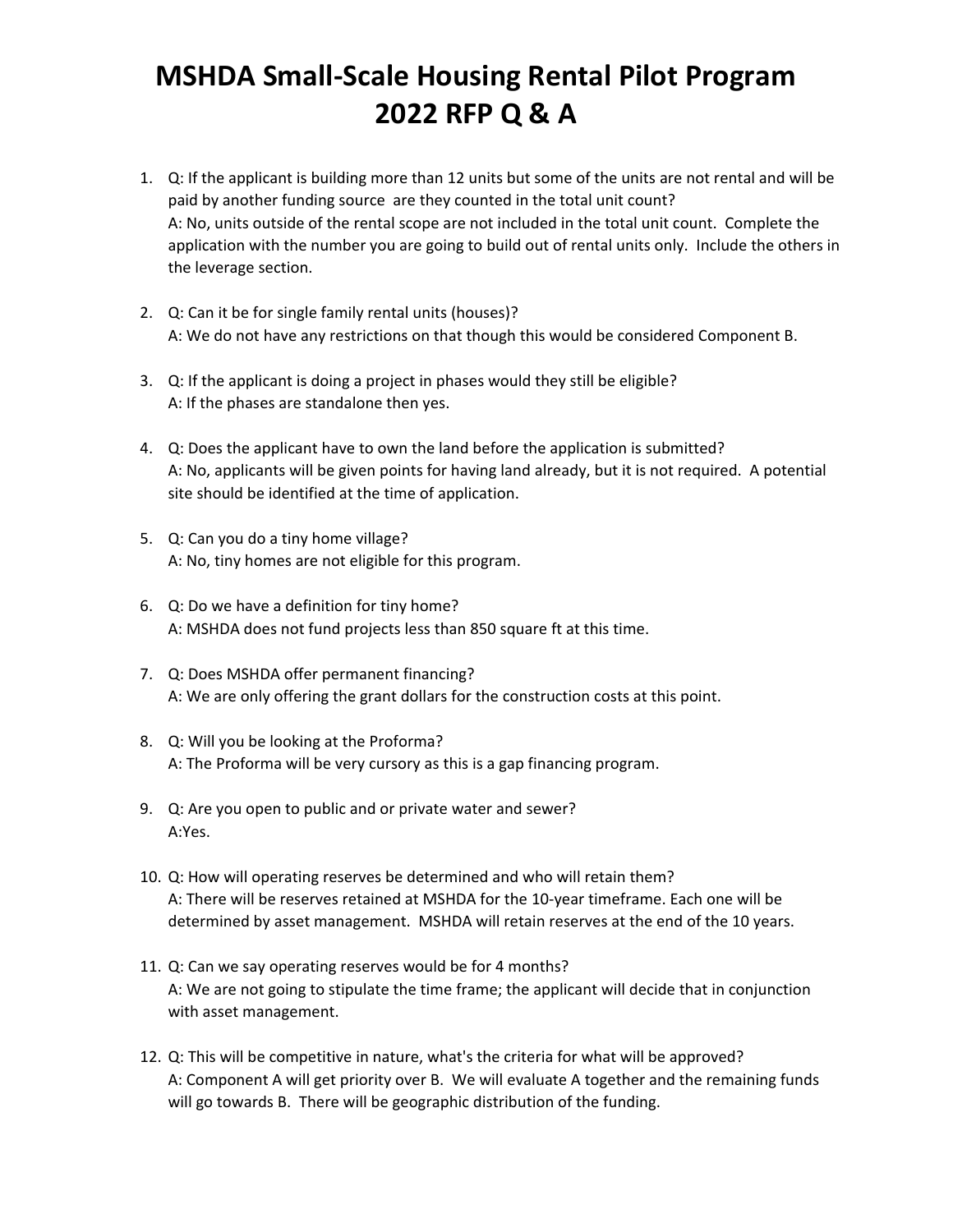Final award determinations will be made based on regional distribution, timing feasibility, capacity, public/private partnerships, and demonstrated creative use of funding in partnership with other stakeholder financing. Agencies must be able to mobilize quickly to manage and facilitate the project. All funding reservations are at MSHDA's discretion and will be determined by a competitive scoring process.

13. Q: Can this program be used for rehab?

A: This would be under Component B, but the unit cannot have been used for housing in the past. All projects must result in new rental housing units being created but can consist of either new construction or the repurposing of existing buildings

14. Q: What is the stipulation for working with developers, what are the requirements for what the partnership should look like?

A: The partnership can be a signed and dated statement by all entities saying you are working together. The nonprofit would have to have oversite over the 10-year timeframe. The nonprofit would need to ensure that the units remain affordable over the 10 years.

- 15. Q: Could you talk a little bit about the expectation for the modified construction technology piece? Is there a percentage required? A: The SHRP program encourages but does not require the use of modular/modified technologies. We prefer the houses be energy efficient.
- 16. Q: What if there are partnerships that reduce the construction cost, but it's stick-built? A: We allow stick-built homes.
- 17. Q: Should the priority region submit all of their projects or just 1. A: We encourage you to submit anything you have in the pipeline so we can look at it when we are developing the next phase. You may want to send a separate email letting us know which project is your number 1 priority.
- 18. Q: How many awards will be issued? A: We don't know yet. This is a new program, so we are testing it out to see how many people apply and identify statewide need.
- 19. Q: Do you require the use of Payment In Lieu Of Taxes (PILOT). A: It's not required for nonprofits. MSHDA requires that a for-profit organization must be a Limited Dividend Housing Associations (MSHDA LDHA)
- 20. Q: Is this a 10-year affordable housing program, will you give preference for properties that go beyond the 10 years?

A:This is an affordable housing program; however, we will not be monitoring beyond the 10 years so we will not give preference for a program that is planning on going beyond that.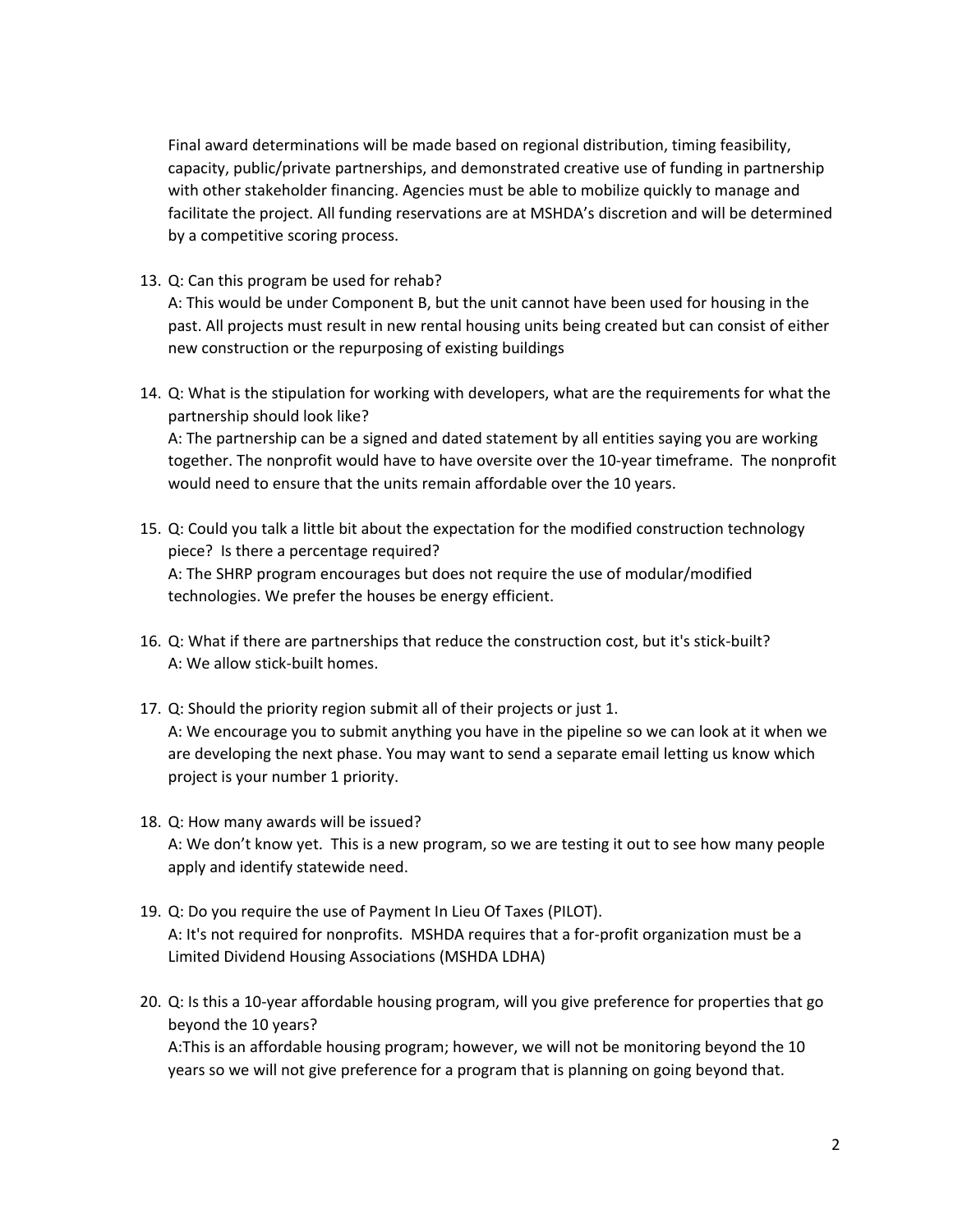- 21. Q: Will you be doing an annual certification of tenant income? A: The plan will be to check with initial occupant but not after that.
- 22. Q: What will the resident criteria be? A: That's up to the applicant, we will want to see that they are income eligible (at or below 120% area median income).
- 23. Q: Will this webinar be recorded? A:No, we cannot share TEAMS recording outside the state of Michigan.
- 24. Q: Can the nonprofit be the developer and contractor, or must we partner with one? A: If the nonprofit has the expertise to do it on their own then they can, if not we encourage them to work with someone who does.
- 25. Q: What is the difference between an authorizing resolution and a letter of support? A: The supporting letter usually comes from the Executive Director of the agency, but the authorizing resolution is from the Board or Directors.
- 26. Q: The project budget doesn't have any administration or developer fees and is this eligible for CHDO operating expenses and capacity building costs? A: Admin and developer fees are not eligible. This is not CHDO funding so that is not applicable. Leverage dollars can cover these costs.
- 27. Q: Who will own the Rent Up and Operating Reserves upon sale/maturity? Does the property keep them, or does MSHDA take them? A: MSHDA retains all reserves, if MSHDA doesn't use them they will be put back into the pot for future projects.
- 28. Q: Can we get some clarification on units and buildings. I am wondering if a unit is one building or one building can have 12 units and its 200,000 per unit? A: This program will only pay for ½ of the total cost or up to \$200,000 per property whichever is less. Therefore, if you have 7 proposed units the maximum number of units that we could assist is 3 (rounded down). Based on a total cost at \$200,000 per unit the total cost is anticipated to be \$1.4 million which would be a maximum of \$700,000  $\frac{1}{2}$ . But since the cap is 3 assisted units at \$200,000 each the maximum amount of the request should be \$600,000. Keep in mind that this is gap financing, so we are looking for projects that have the least gap possible.
- 29. Q: Can you share the data from the housing study? A: You can get the housing study on our website. [Michigan Homeownership Study](https://www.michigan.gov/mshda/-/media/Project/Websites/mshda/developers/housing-plan/MSHDAMichiganHomeownershipStudyFINAL.pdf?rev=ceb725310abc47adbdeea0694a7b0826&hash=30FC51246B66983CC6001E7C2B2447F2) – March 2019
- 30. Q: Looking at the housing study on the website it's from 2019, is there an update? A: There is something coming out in May, but it hasn't been published yet. If you don't think the housing data reflects your area need include that explanation in your narrative questions.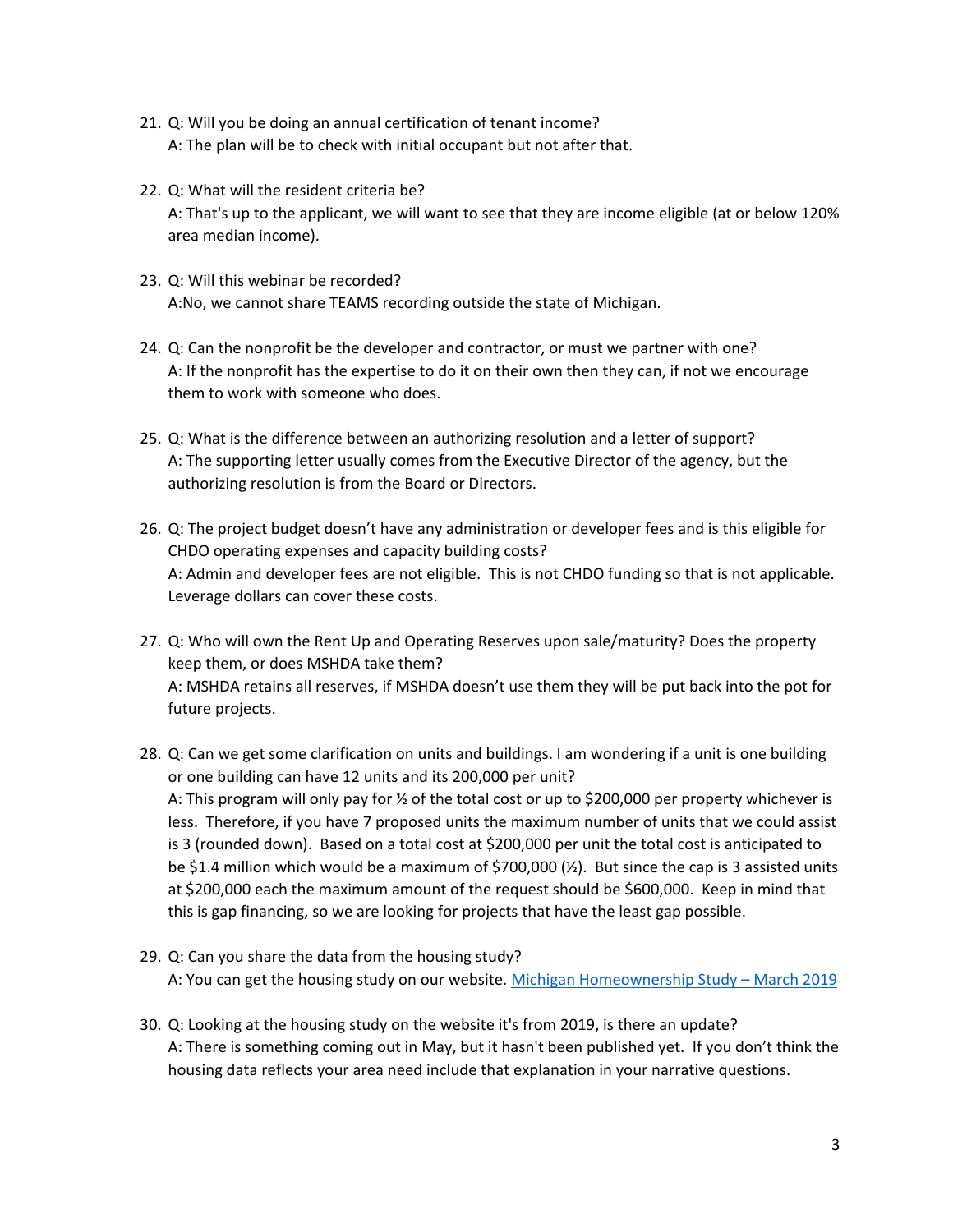31. Q: Are scattered sites permitted?

A: Not in this round, but we can look at it for the future.

32. Q: Is there an ID number that we should use on the application? I don't see one on the preapplication printout.

A: No, you only need to include your agency name and the name of your project. You would receive a grant award number in the future if awarded funds.

- 33. Q: The deal has to be basically done right, what if you still need design review approval? A: Just put the restriction in your application along with your anticipated approval date.
- 34. Q: Do you give preference for how efficient we are with the funds, for instance if we can build more units because we have other funds. A: No, though we do give preference for leverage and encourage efficiency.
- 35. Q: Do you have to be a nonprofit.

A: No, agencies are limited to Nonprofit 501(c)3 and For-Profit Developers structured as Limited Dividend Housing Associations (MSHDA LDHA). Note: It has been determined that Land Bank entities can apply for funding and should select the LDHA option.

- 36. Q: Would townhomes (connected) be eligible? A: Yes.
- 37. Q: The grant period looks like 3 years (36 months), so does that require all tenants to be in place by the end of that period? A: Yes, occupancy is part of the timeline of 36 months.
- 38. Q: The Phase I and Phase II studies were completed by the City with Brownfield money, so would MSHDA accept those studies if they are longer than a year to build start? (They were just completed a couple months ago but want to know if MSHDA considers there a "redo" timeframe.)

A: Yes, within 12 months is acceptable. But this is federal funding so the environmental review process will be required.

- 39. Q: Is there any money for administration, or is the grant money just built for the developer? A: No, the funding is only for construction. However, leveraged funds can be used for that purpose.
- 40. Q: Are you looking for pictures of amenities or just a list of surrounding amenities, please? A: We are looking for both.